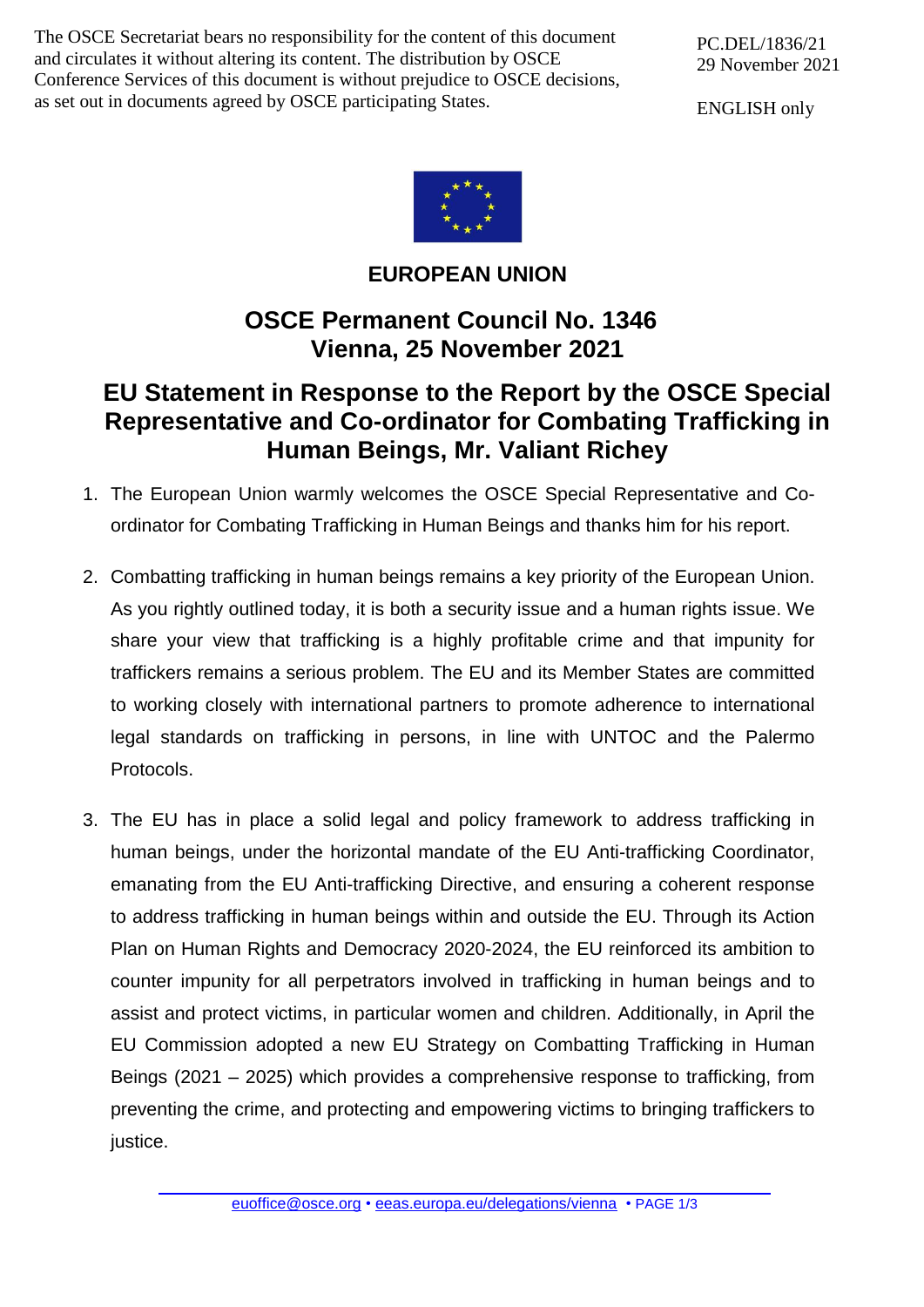- 4. We continue to support the "policy to practice" methodology implemented by your Office in assisting Participating States and Partners for Co-operation in the implementation of their OSCE anti-trafficking commitments. In this respect, the EU would like to express its appreciation for your continued efforts in increasing the quantity and quality of prosecutions, notably by providing training programs for prosecutors and judges. We also continue to support your work on financial investigations and your practical approach to it. We welcome that, after a pause during the pandemic, you were again able to travel through the OSCE region and to resume simulation-based trainings, fostering multi-agency cooperation but also victim-centred investigation and prosecution.
- 5. We highly appreciate your work on protection of victims, notably by examining which factors and vulnerabilities make it easier for traffickers to exploit people. We look forward to the publication of the paper on persons belonging to national minorities and trafficking in human beings, and how discrimination based on race and ethnicity is a vulnerability factor prior, during and after the trafficking process. We consider the choice to devote next year's Alliance to effective protection of victims as highly appropriate.
- 6. We share many of the findings highlighted during the Alliance this year. As you rightly point out, trafficking in human beings is a financially motivated crime, driven by demand. It is imperative that we discourage the demand that fosters trafficking for the purpose of labour and sexual exploitation. As part of the new EU trade policy, the Commission will promote sustainable and responsible value chains on mandatory due diligence, including effective action and enforcement mechanisms to ensure that forced labour does not find a place in the value chains of EU companies.
- 7. We would also like to stress the importance of addressing the gender dimension of human trafficking. In this light, we commend you for your study on applying gendersensitive approaches in combatting trafficking in human beings, which offers insights on the gender aspects of trafficking. A gender-sensitive approach is crucial to better protect the victims, but also to increase the efficiency of the criminal response.
- 8. The EU has always been a staunch supporter of partnerships to ensure effective cooperation and coordination of efforts in the fight against trafficking in human beings.

[euoffice@osce.org](mailto:euoffice@osce.org) • [eeas.europa.eu/delegations/vienna](http://eeas.europa.eu/delegations/vienna) • PAGE 2/3